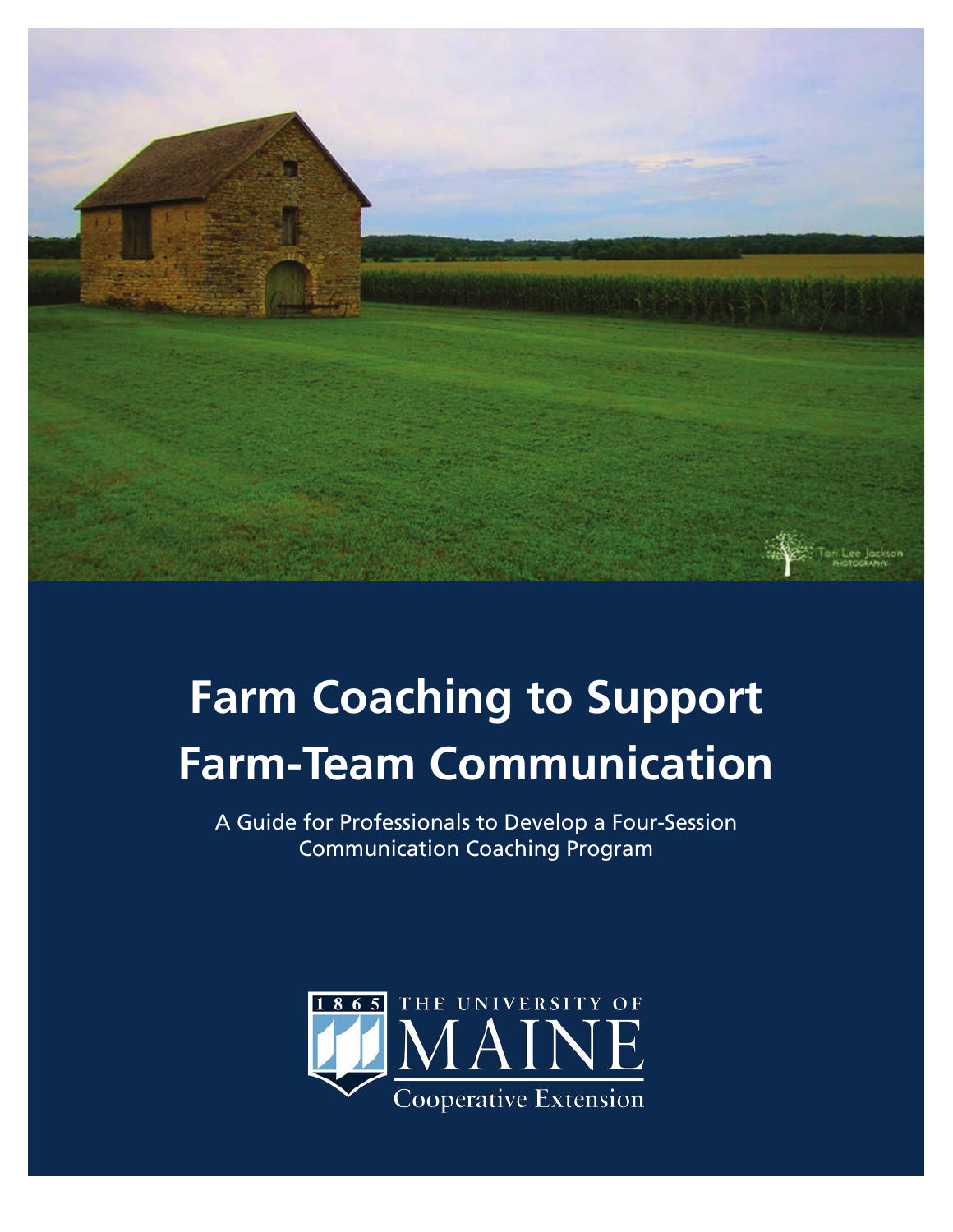Cover photo: Tori Jackson

© 2020

*Information in this publication is provided purely for educational purposes. No responsibility is assumed for any problems associated with the use of products or services mentioned. No endorsement of products or companies is intended, nor is criticism of unnamed products or companies implied.*

#### **Call 800.287.0274 (in Maine), or 207.581.3188, for information on publications and program offerings from University of Maine Cooperative Extension, or visit extension.umaine.edu.**

The University of Maine is an EEO/AA employer, and does not discriminate on the grounds of race, color, religion, sex, sexual orientation, transgender status, gender expression, national origin, citizenship status, age, disability, genetic information or veteran's status in employment, education, and all other programs and activities. The following person has been designated to handle inquiries regarding non-discrimination policies: Director of Equal Opportunity, 101 North Stevens Hall, University of Maine, Orono, ME 04469-5754, 207.581.1226, TTY 711 (Maine Relay System).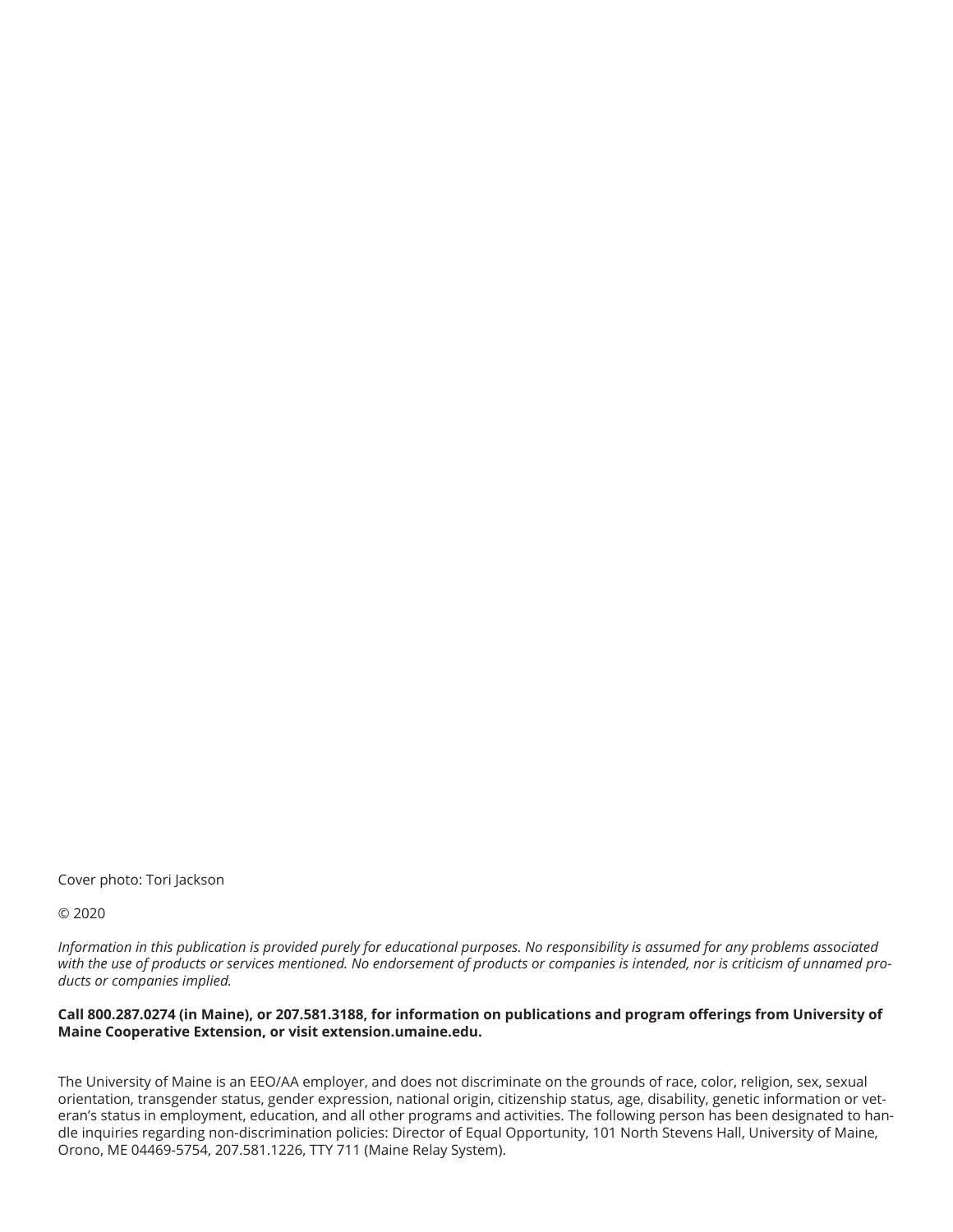Developed by **Leslie Forstadt**, University of Maine Cooperative Extension **Karen Groat**, Family and Community Mediation **Abby Sadauckas**, Land for Good **Polly Shyka**, Villageside Farm

This material is based upon work supported by USDA/NIFA under Award Number 2015-49200-24225.





**United States** Department of of Food and Agriculture

**National Institute** Agriculture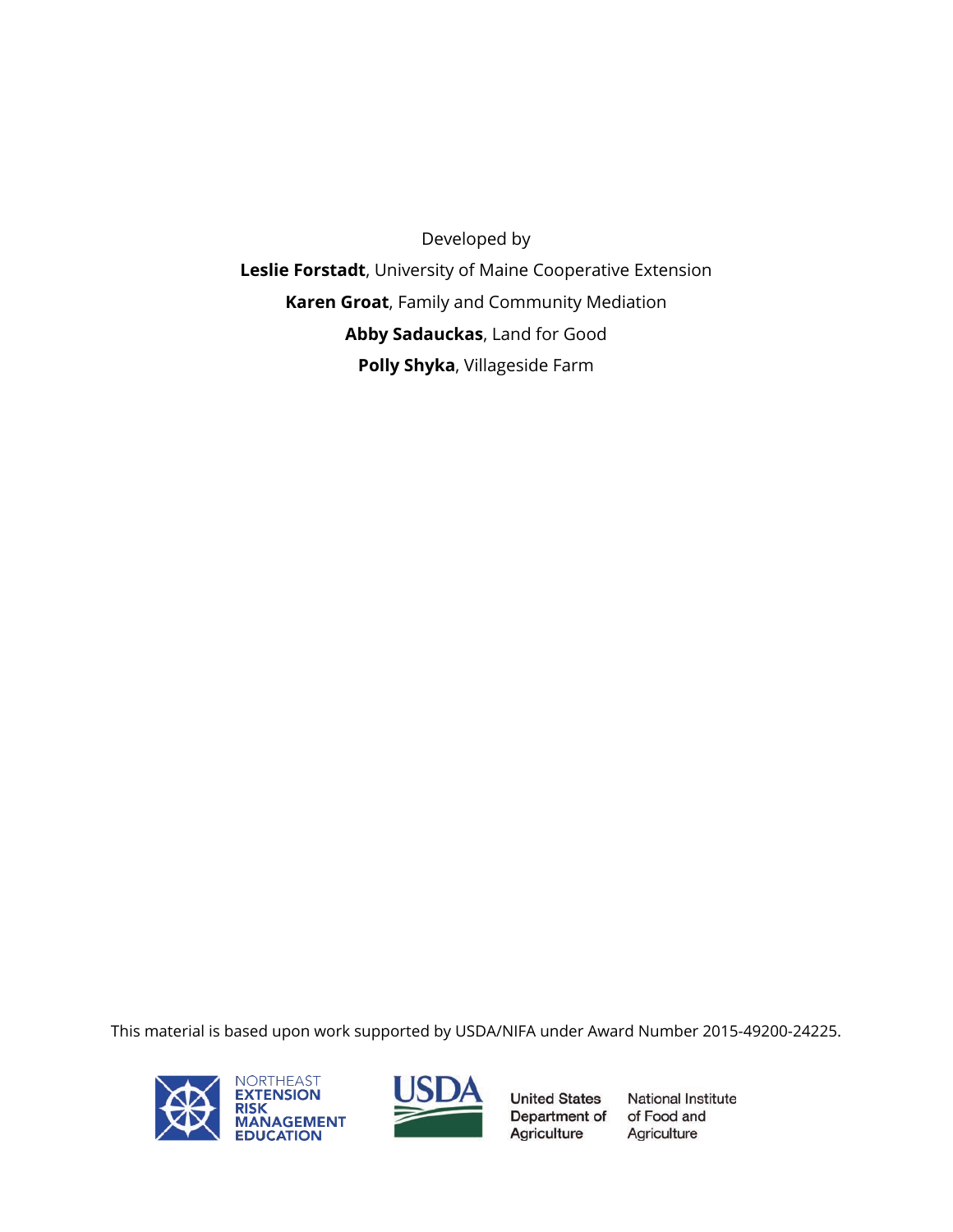# **Table of Contents**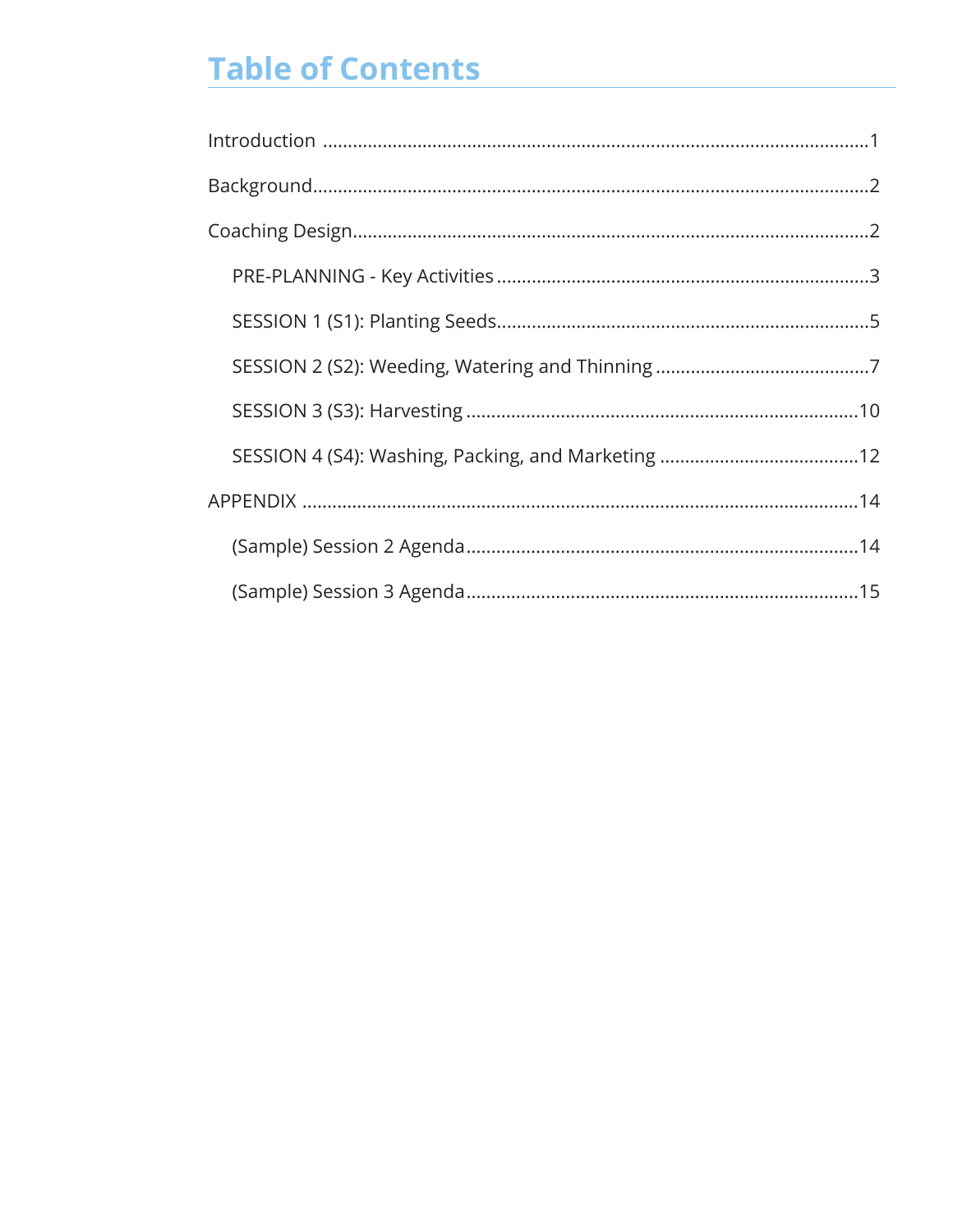### **Introduction**

This guide outlines a model of farm coaching that was developed as part of the project "Facilitating Communication in Farm Families with Personalized Coaching" funded by Northeast Extension Risk Management and Education (NERME).

Maine has a vibrant farming sector and fortunately, it also has a robust and responsive agricultural service provider (ASP) network to serve this farm sector. Since 2012, ASPs have collaborated as part of the Beginning Farmer's Resource Network (BFRN). It is through BFRN that the need for more support for farmers' communication and relationship challenges was first articulated. ASPs reported encountering serious relational "stumbling blocks" when meeting with farmers about financing, succession planning, and rudimentary business planning, for example.

ASPs noticed that farm teams were struggling with communication skills like how to listen, show and feel empathy, see another's perspective, collaborate, and express one's own needs and values. Thanks to the on-the-ground finding, a group of ASPs collaborated to address these needs. Prior to the NERME funding, a grant from NESARE, "Supporting Relationships for Farm Success" provided support for trainings for ASPs and the creation of a communication skills Toolkit for Agricultural Service Providers (contact the authors).

This guide was created through NERME funding to support direct service with farmers to provide onfarm communication coaching. The coaching sessions were designed collaboratively by the authors with input from the families that participated in coaching and an advisory group of ASPs and farmers. The advisory group included: Gary Anderson (University of Maine Cooperative Extension), Erica Buswell (Maine Farmland Trust), Leilani Carlson (AgrAbility/UMaine Cooperative Extension), Bo Dennis (MOFGA), Kathy Ruhf (Land for Good), Julie Ann Smith (Maine Farm Bureau), and Linda and Laughlin Titis (AgMatters).

Thank you to Erica Buswell and Leilani Carlson for their reviews. We are grateful for our collaboration with Atina Diffley of Organic Farming Works, who created many of the resources used in farm coaching (links to her website are provided throughout). And thank you to the farm families who helped shape this work.

This guide is for ASPs to provide a four-session program using a broad and flexible set of tools for farmers in any phase of their farming career. It is not written in script form. It is meant to be an overview of the process and learning tools that the authors gathered and developed. As new teams use this guide to develop new coaching programs, the authors suggest that each coaching team create new agendas (See Appendix) and basic scripts for each coach.

**Questions or correspondence should be directed to: Leslie Forstadt University of Maine Cooperative Extension 207.581.3487 leslie.forstadt@maine.edu**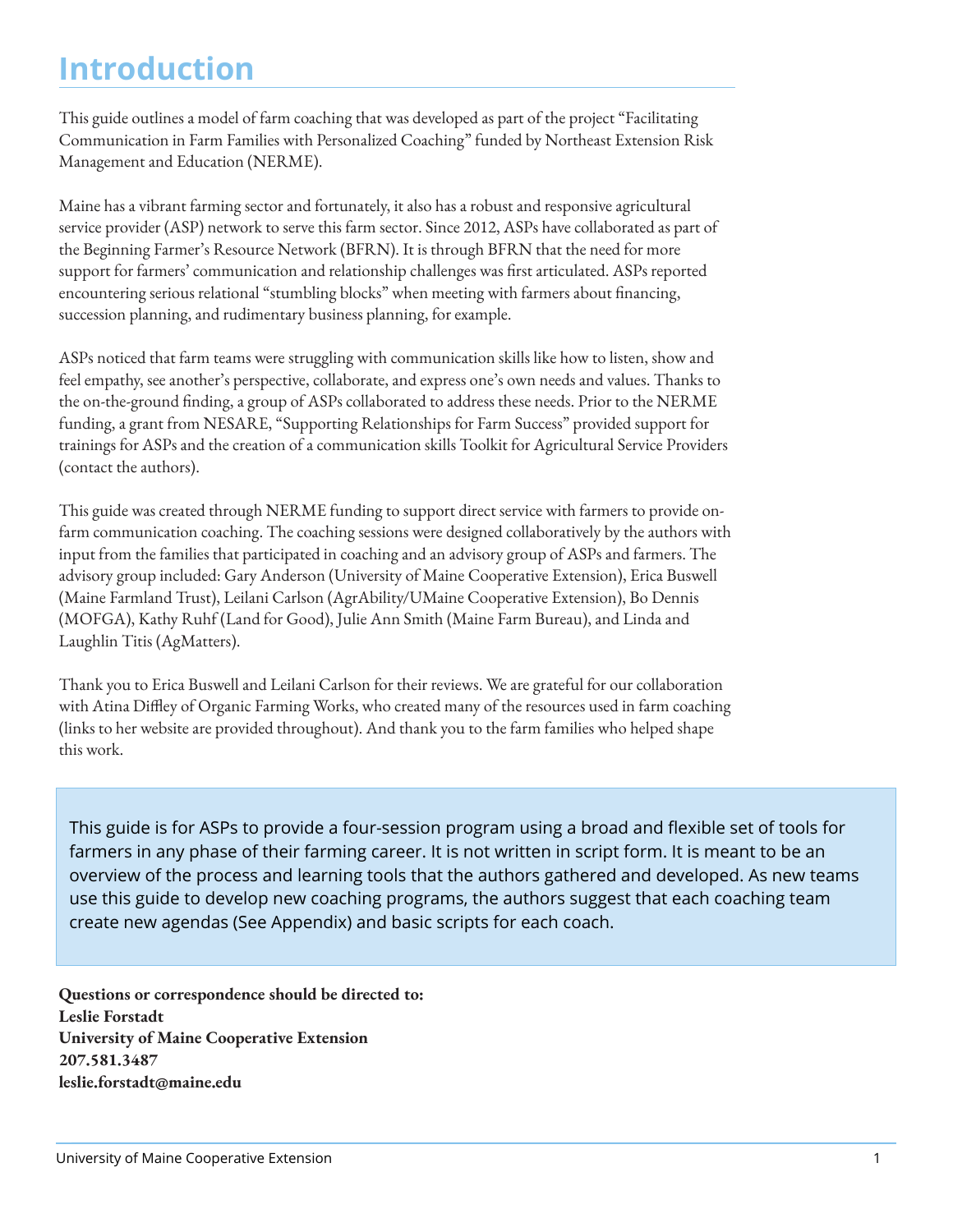### **Background**

**The farmers:** In 2018-2019, we began a pilot project offering farm coaching to any Maine farmer or farm family that was interested in working on communication skills, developing a communication plan, and/or team building for the season. Participants in the pilot project included farm couples, multigenerational farms, farms with and without farm managers, and farms moving toward future transition.

**The coaches:** The authors were the coaching team, and our experiences reflected a variety of skills across the four individuals. Subject matter expertise varied from individual to individual and included production agriculture, mediation, inquiry, education, and land succession. The role of the coach was to be a guide and advisor, not a case manager, clinician, or to provide legal advice. Two members of the coaching team were farmers who had training and experience in facilitation and mediation. We recommend that if farmers are part of the coaching team, they have prior training in facilitation and mediation or are provided the opportunity to gain skills in these areas before coaching.

### **Coaching Design**

Two coaches were paired with each farm and met with the farmers four times over a 5-month period, from winter-summer. Each session was 2 hours in length. Sessions were scheduled in person or using videoconferencing based on the availability of the farmers and others involved.

We used the following structure for the four coaching sessions. The farming metaphor was used to better clarify the goals and approach of the coaching sessions.

- n **PRE-PLANNING** coaching team only. Metaphor of "crop planning, gathering supplies, and preparing the soil."
- **SESSION 1** coaching team in partnership with farmers. Metaphor of "planting seeds."
- **SESSION 2** coaching team in partnership with farmers. Metaphor of "weeding, watering, & thinning."
- **SESSION 3**-coaching team in partnership with farmers. Metaphor of "harvesting."
- **SESSION 4** coaching team in partnership with farmers. Metaphor of "washing, packing, & marketing."

Because this process was highly individualized for each farm, we offered a variety of activities, handouts, links, tools, and homework suggestions. In this guide they are organized beneath each session as possibilities (see below). For ease, we are providing external links for all documents. Each activity can be used "a la carte" depending on the needs and goals of the farmers.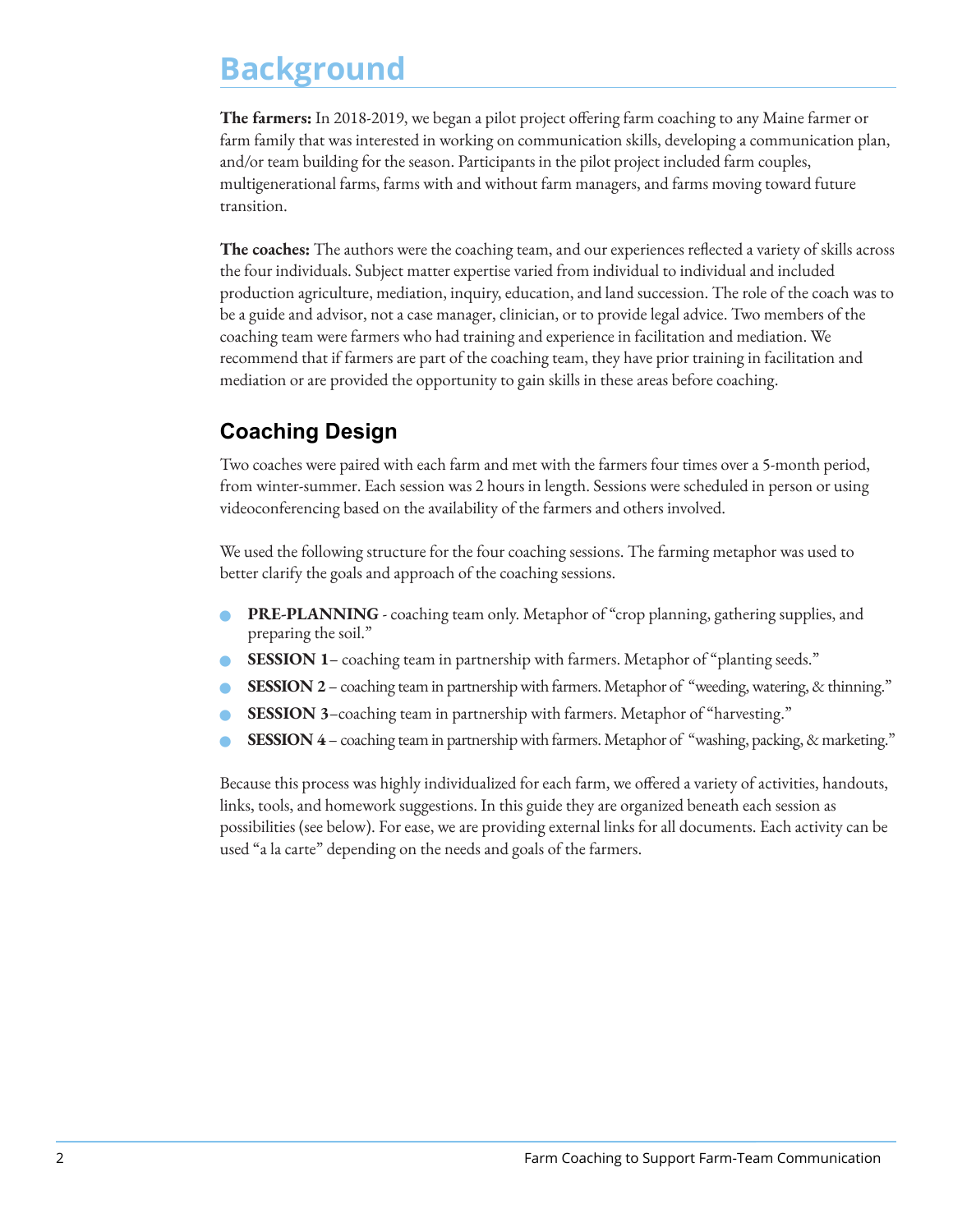### **PRE-PLANNING — Key Activities**

**Coach selection.** Key competencies of coaches:

- Listen: Exemplary listening skills
- Clarify: Asks follow-up and probing questions
- Synthesize: Ability to bring various issues, feelings and needs together
- <sup>n</sup> Reflect: Fluent in reflective language that reinforces farmers' voices/needs
- <sup>n</sup> Model: Efficient, on-point, kind, curious, reflective
- Teach: Introduce and practice communication (interpersonal) tools and strategies

#### **Preparation of coaches.**

- Coach orientation and team building
	- Learn about each team member's skills and offerings
	- Learn about each team member's challenges/growing edges
	- Learn about each team member's life and work
	- Skill building: Based on assets identified above, individual coaches (or the whole team) might attend a workshop, discuss a paper, article or book to gain more skills in a particular subject area
	- Discuss as a team the various pertinent modalities: mediation, teaching, modeling, support, providing resources, coaching, referrals.
- <sup>n</sup> Decide on a working definition of "coach" for this program (see key competencies above)
- Discuss as a team how the coaches will:
	- plan
	- collaborate
	- communicate
	- offer feedback
	- handle conflict

**Farmer Recruitment.** Our project used these (not exhaustive) efforts, all of which were effective:

- <sup>n</sup> Offer 1-3 hour communication workshops and recruit participants who were interested in a deeper dive into this work
- Promote coaching through list-servs and existing service provider networks
- Direct referrals from the Maine Beginning Farmer Resource Network network of service providers

#### **Coach-to-Farmer Matching.** We considered:

- Conflict of interests between coaches and farmers (e.g. same markets, towns, or industries)
- Farmers' goals
- Coaches' experience
- Geographic location of farmer and coach(es)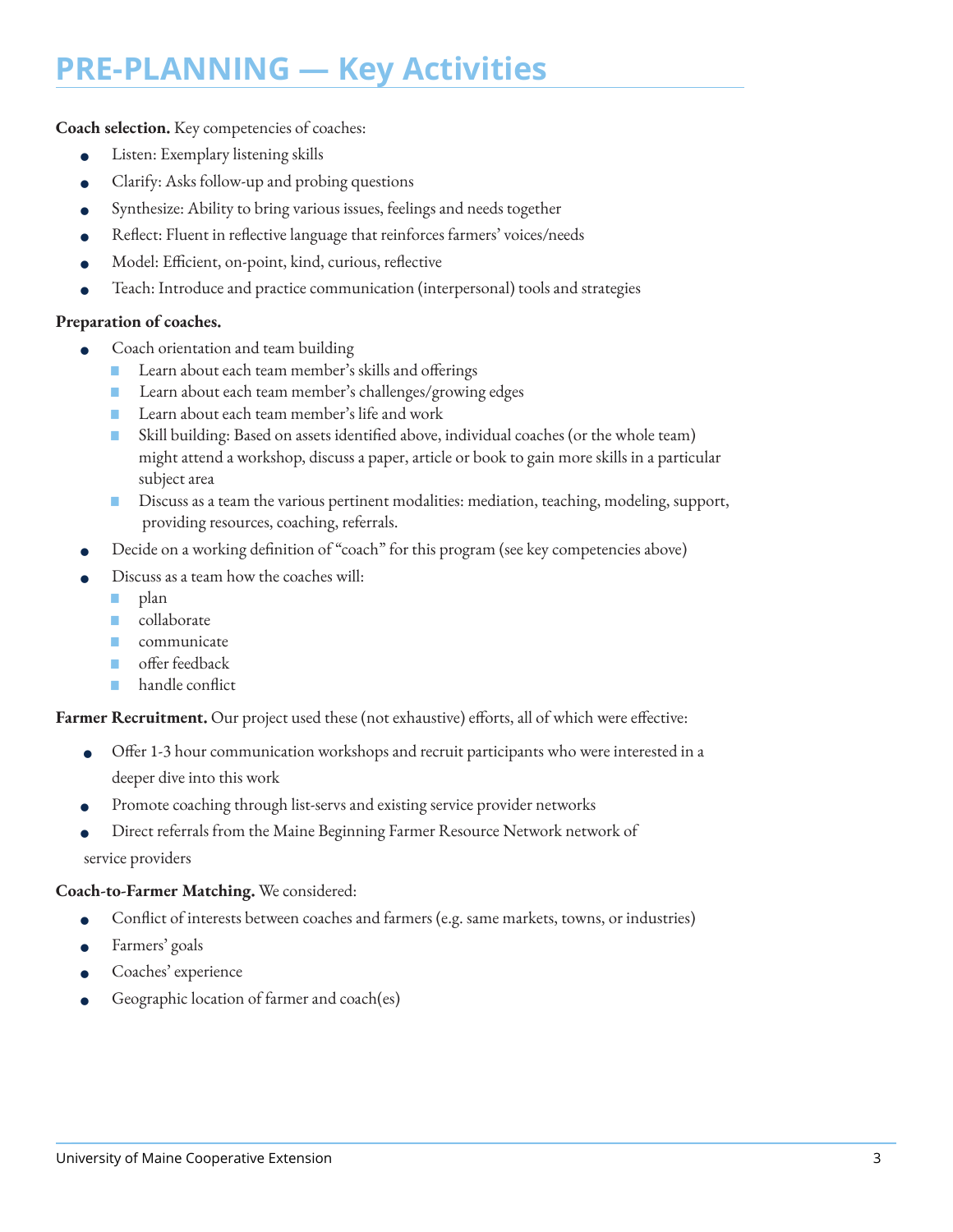#### **Logistics.**

- <sup>n</sup> Scheduling. One coach makes all scheduling calls/emails based on a shared online document that had all coaches' availability
- <sup>n</sup> Download and familiarize coaching team with Zoom (or other videoconference) platform
- Scout meeting places should farmers prefer to meet off-site
- <sup>n</sup> Acquire flipcharts, markers
- Develop farmer intake form
- Request that farmer complete intake form by mail, email or phone
- <sup>n</sup> Preliminary prep amongst coaches (review intake forms, finalize Session 1 (S1) agendas)
- Prepare notebooks for each farm family with resources
	- How to design an agenda
	- Roles on the farm
	- Decision making
	- Basic communication handouts
	- More as decided by coaching team
- Schedule S1 with each farm
- Send out pre-work to farmers
	- Strength/Weaknesses/Opportunities/Challenges (SWOC Self Assessment) Document (done individually, not shared until S1)
	- Time Management & The Eisenhower Box: https://atinadiffley.com/time-management-theeisenhower-box/
	- Send out S1 Agenda 5-7 days before S1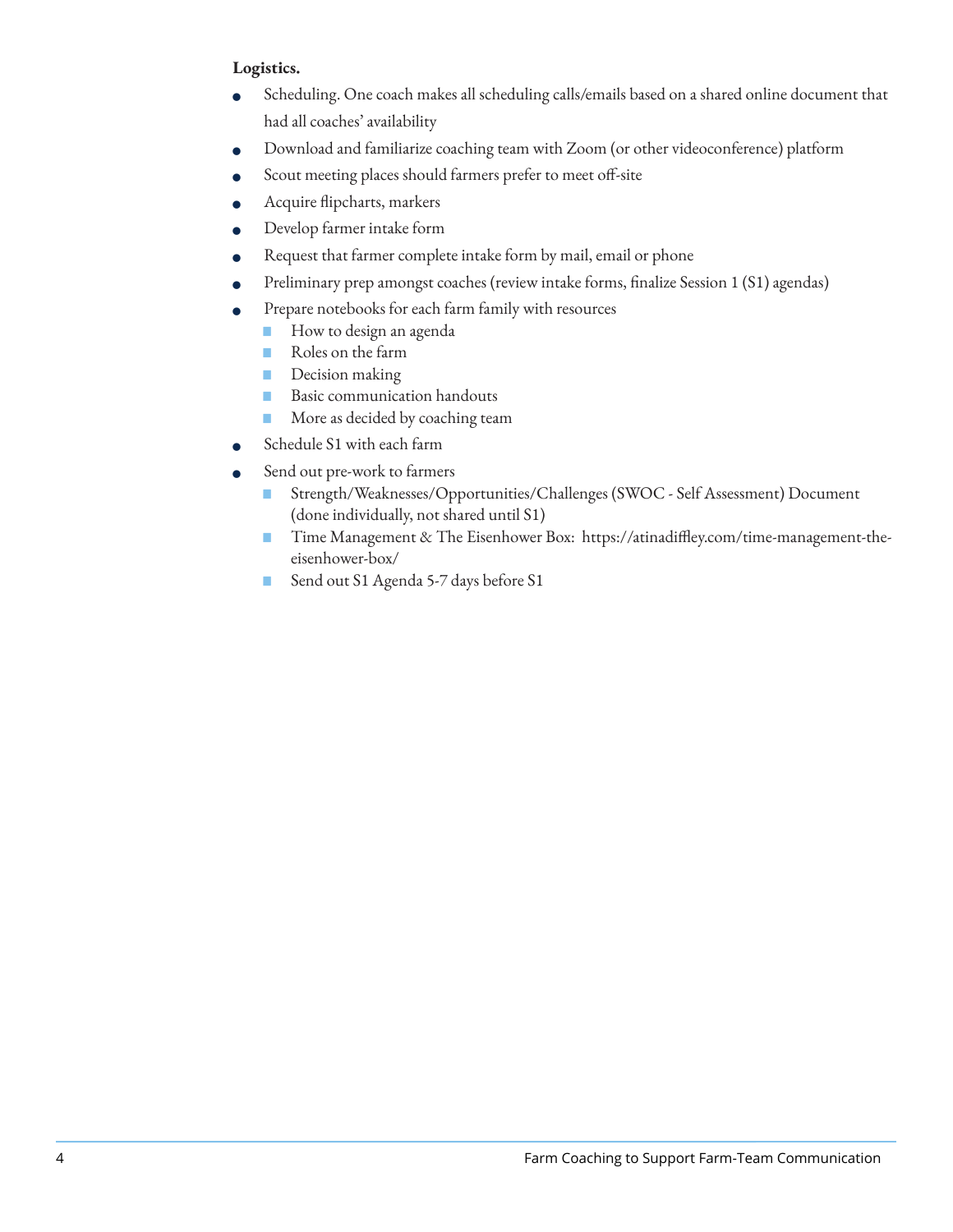### **SESSION 1 (S1): Planting Seeds**

#### **Goal of S1— Understand the opportunities and challenges and begin to organize thinking.**

#### **Opening: Welcome everyone and review goals of S1, expanding on each concept:**

- Create trust and safety
- Encourage voice and choice
- <sup>n</sup> Create a responsive process and aim for flexibility. Coaches will:
	- Flex with childrens' needs (e.g. crying toddler)
		- Listen to farmer feedback about forms, tools, homework
- Ask about farmers' willingness/access to videoconferencing technology
- Ask if there are any questions about the coaching sessions
- Hand out a resource binder to each farm team

#### **Activity: SWOC (Strengths, Weaknesses, Opportunities and Challenges)**

- n Review and record individuals' S & W on one large SWOC doc (flipchart)
	- Each person holds their own S & W list
	- <sup>n</sup> Each person narrates what they want to share and coaches record (in different colors for each farmer) on one large, combined SWOC document
	- Coaches notice and name resonance and dissonance
	- <sup>n</sup> Coaches acknowledge when farmers recognize strengths in self or others
- Review and record individuals' O & C on the same large SWOC doc (flipchart)
	- Each person holds their own  $O & C$  list
	- Each person narrates what they want to share and coaches record (in different colors for each farmer) on one large, combined SWOC document
	- Coaches notice and name resonance and dissonance
	- <sup>n</sup> Coaches acknowledge when farmers recognize opportunities in self or others
- Once combined SWOC is complete, farmers circle one S or W that has particular heat or importance to them.
	- Discuss as a group
- Farmers circle one O or C that has particular heat, weight or importance to them
	- Discuss as a group

#### **Activity: Introduce Eisenhower Box**

Introduce, use and model future use of the Eisenhower Box. Use the O & Cs identified in previous activity to populate as an example.



n Choose an action item/urgent need from the Eisenhower Box and chart it all together in the Action Plan.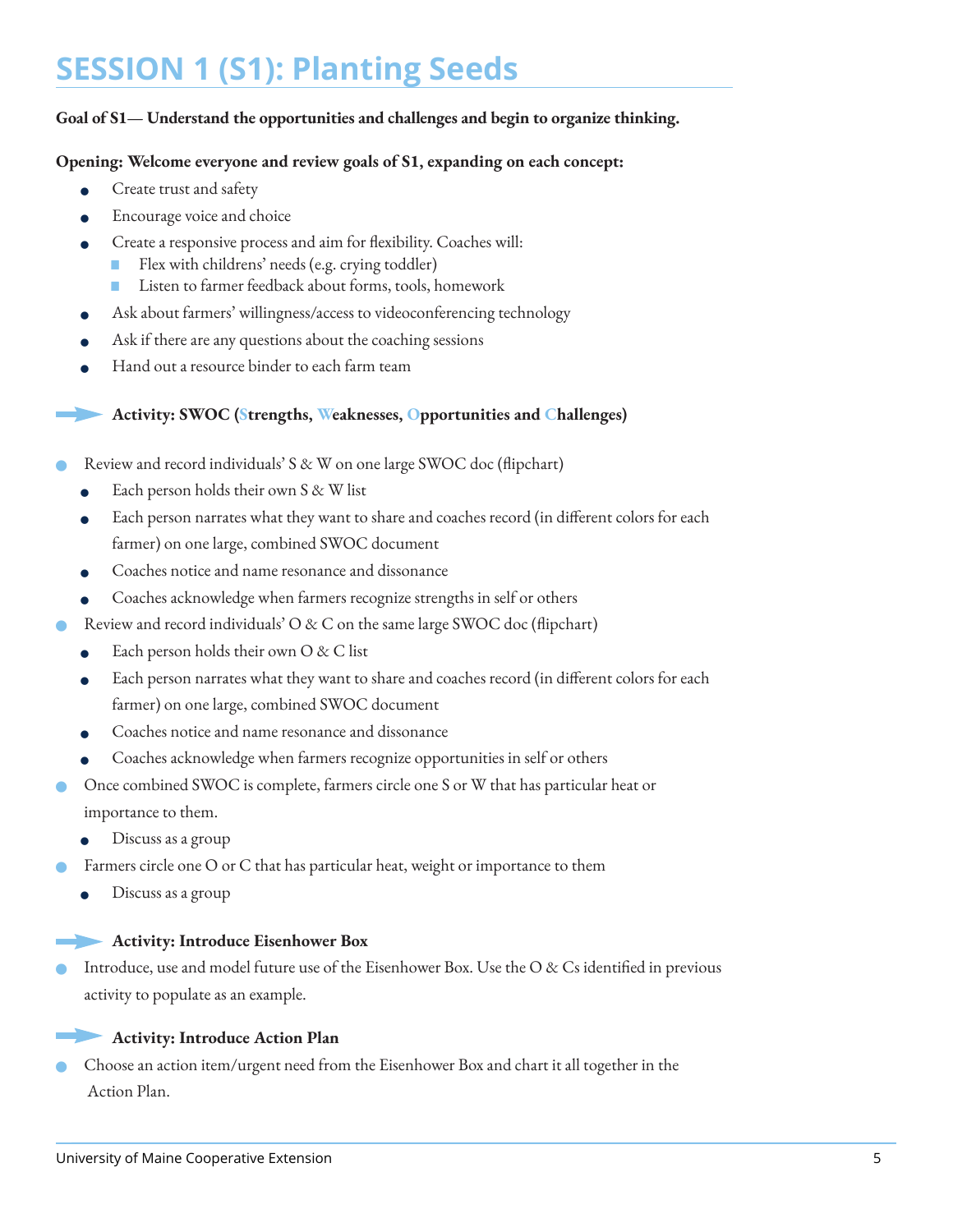#### **Homework:**

- Getting Thoughts on Paper: https://drive.google.com/file/d/1Qb\_RD8mwahzq3fNmI8Pnq\_ UiM7JTok15/view
- n Use the Eisenhower Box for home, personal and/or farm priorities.
- Personality/Style Inventory
	- <sup>n</sup> DISC (Dominance-Influence-Steadiness-Conscientiousness) or Leadership Compass activity.
	- <sup>n</sup> Another inventory can be selected based on the coach's experience and familiarity with the tool.
- **•** Plan a farm meeting with an agenda.
- Mission/Vision alignment (Do you have one? Does it need to be revised? Do you need to write one?)
- Use the Action Plan to chart a few farm or home priority activities.

#### **Closing: Self-evaluation**

- n Coaches model answering the question "How did I do?" Expressing appreciations and correcting any gaffs, oversights, unintentional harms, etc. that may have occurred. Farmers are invited to do the same.
- n Expressing appreciation bulletin: https://extension.umaine.edu/publications/4801e/

#### **Closing: Plan next meeting time and place**

*Send out S1 Notes 5-7 days after S1 meeting Send out S2 Agenda 5-7 days before S2 meeting*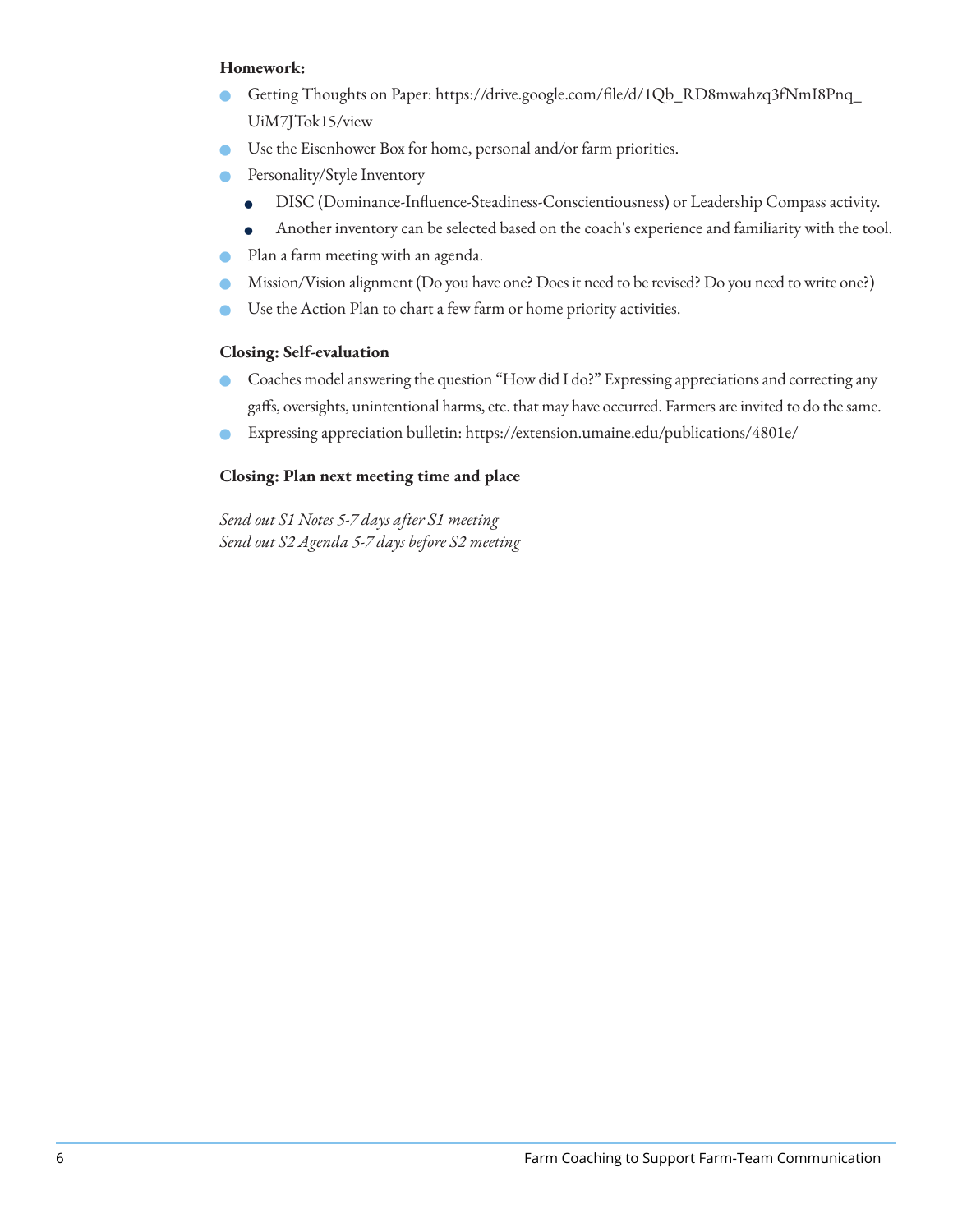# **SESSION 2 (S2): Weeding, Watering and Thinning**

#### **Goal of S2 — Understand team member strengths and develop communication strategies.**

#### **Group check-in**

#### **Review Homework from S1:**

- DISC or Leadership Compass or other
	- What are your types?
	- <sup>n</sup> What did you learn about yourself? Your farm collaborator(s)?
	- Might this be a useful tool with your crew?
	- Are there characteristics of others on your team you'd like to appreciate?
	- <sup>n</sup> How might you approach your perceived shortcomings and/or weaknesses?
- Getting Thoughts on Paper Review
- Farm meeting debrief
	- $\bullet$  How was it?
	- Who was there?
	- What issues surfaced?
- Tools Review. Did farm team use/implement any of the tools introduced in Session 1?
	- **e** Eisenhower Box
	- **e** Action Plan
	- SWOC reflections
- Mission/vision Review:
	- New?
	- Revised?
	- What has changed?
	- What did you learn?

#### Activity: Needs

- Pass out needs inventory
- n Allow 5-10 minutes for each person to fill it out on their own, quietly.
- Discuss as a group.
- What are each person's core needs/values?
- Notice resonance/dissonance.
- Record on flipchart paper.

#### **Activity: Active Listening, I-statements, Feedback**

Read and review and practice handout.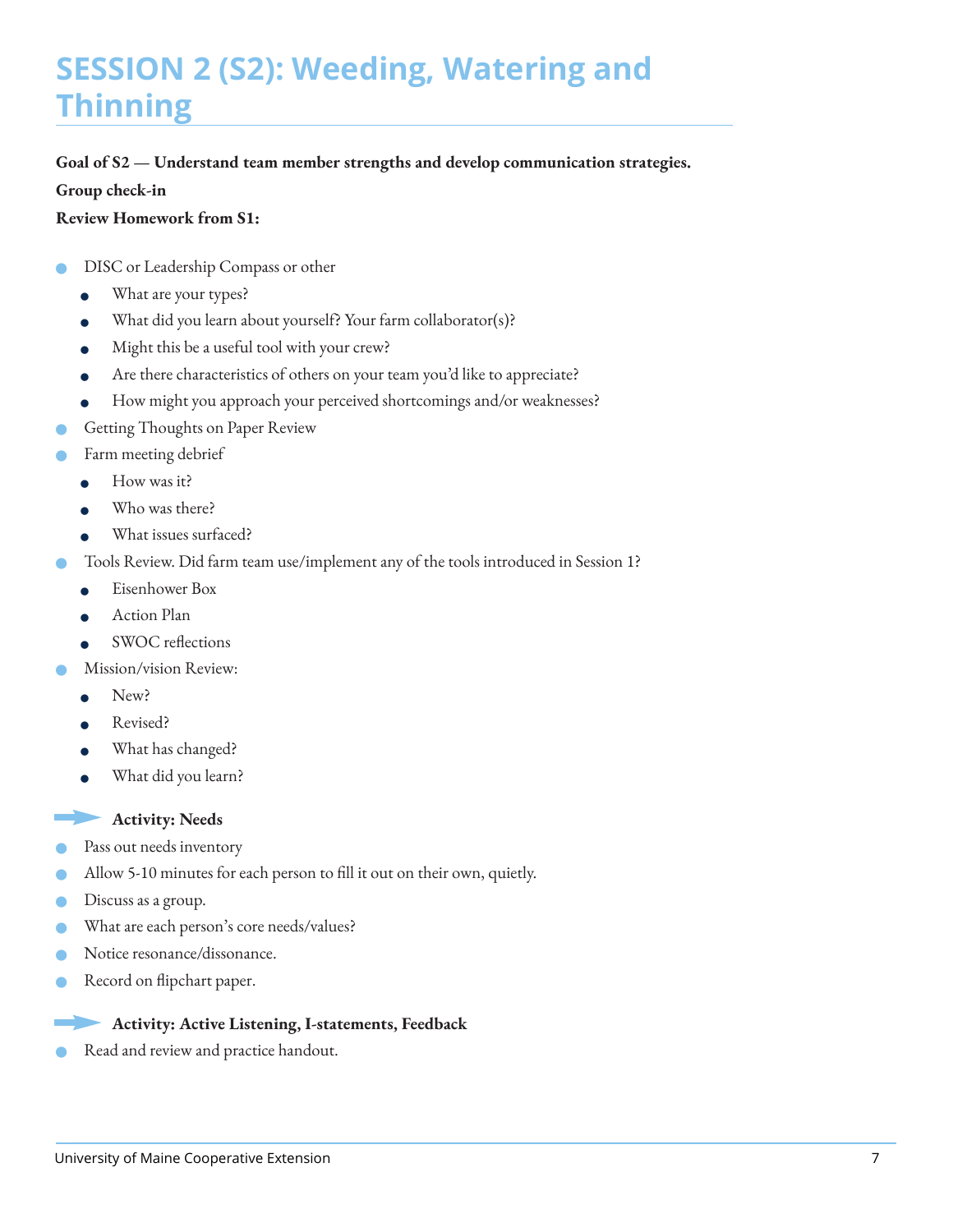#### **Activity: Scale**

- Determine if scale of enterprises/farm operation for year or foreseeable future needs to be scaled back or scaled up or other.
- What is the process for analyzing enterprises/markets to scale back?
- Who works on gathering the data needed? How do you delegate?
- Does one person do most of the gathering and the other review and consult?
- When and what will the agenda be for your family stakeholder meeting?
- Would you like to talk about this at our Session 3 meeting?
- How else can we help you prioritize, answer questions, make decisions?
- n Are there key dates if you are changing the scale of the farm or making any other changes that you'd like to use to monitor your progress and ensure that you're staying on track?
	- **Activity: Mapping Patterns.** Using above generated Needs/Values, discuss/record:
- What are the patterns that follow these met and unmet needs for each person?
- When/where are the foreseeable bottlenecks?
- Stress patterns. What do they look like for each person?
- n How to mitigate stressful situations? What words and/or actions can help?
- How do you say no to people and/or opportunities?
- **n** How will you know when to ask others for help?
- How will you recognize another's request for help?
- **n** How will you negotiate shifting schedules?
- How might you identify "no fly zones" for communication?
- What are your preferred modes of communication?
- How might each person make new opportunities and/or change behaviors to address their needs more healthfully?
- n Make a chart on a large piece of paper: Column 1: Challenges, Behavior, Outcome, and Column 2: Need(s).

Example:

| <b>Challenges, Behaviors, Outcome</b>                | Need(s)                                                                       |  |  |  |
|------------------------------------------------------|-------------------------------------------------------------------------------|--|--|--|
| Regular meeting                                      | Efficiency                                                                    |  |  |  |
| Shared decision making/division of labor             | Collaboration, Harmony                                                        |  |  |  |
| Prioritize time for self, family<br>and relationship | Warmth, Spontaneity, Joy, Companionship, In-<br>timacy, Empathy, Authenticity |  |  |  |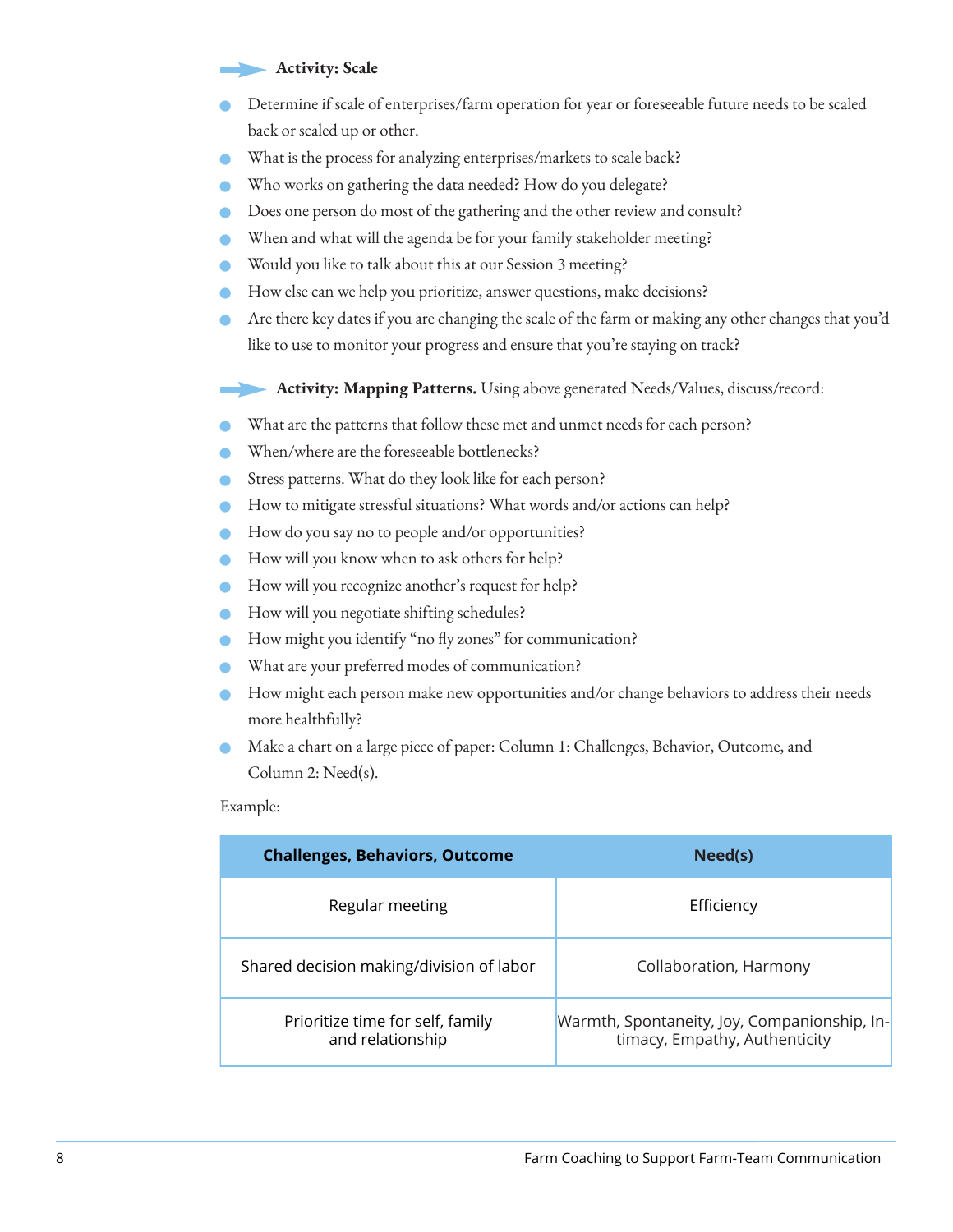#### **Homework:**

- Any activities/tools from S1 that are applicable.
- n Make a personal communication goal based on something you learned in S1 or S2 about yourself or your farming partner(s).
- Have a meeting called "3 Things in 10 Minutes" where the farmer who asks for the meeting brings a 3-item agenda, beginning with gratitude for something the other person(s) has recently done or is bringing to the day. For example:
	- **1.** *Gratitude for noticing that the chick brooder light was not on last night at 9 pm.*
	- **2.** *Today's delivery to Portland: timeline and driver.*
	- **3**. *Irrigation in hoophouse. Do we need to switch from drip to overhead?*
- n Consider "mind-mapping" to get clear about your short and long term planning needs. (Resources: simplemind.eu/how-to-mind-map/basics/ and armmarketingsolutions.com/blog/mind-mapping-vs linear-planning)
- The Carrot Project has webinars and planning resources for farmers. (http://thecarrotproject.org/farmer\_resources/videos\_and\_webinars)
- n Contact specific support people/organizations (Small Business Development Center, insurance company, lawyer, etc.)

#### **Closing: Self-evaluation**

n Coaches model answering the question "How did I do?" Expressing appreciation and correcting any gaffs, oversights, unintentional harms, etc. that may have occurred. Farmers are invited to do the same.

#### **Closing: Plan next meeting time and place**

*Send out S2 Notes 5-7 days after S2 meeting Send out S3 Agenda 5-7 days before S3 meeting*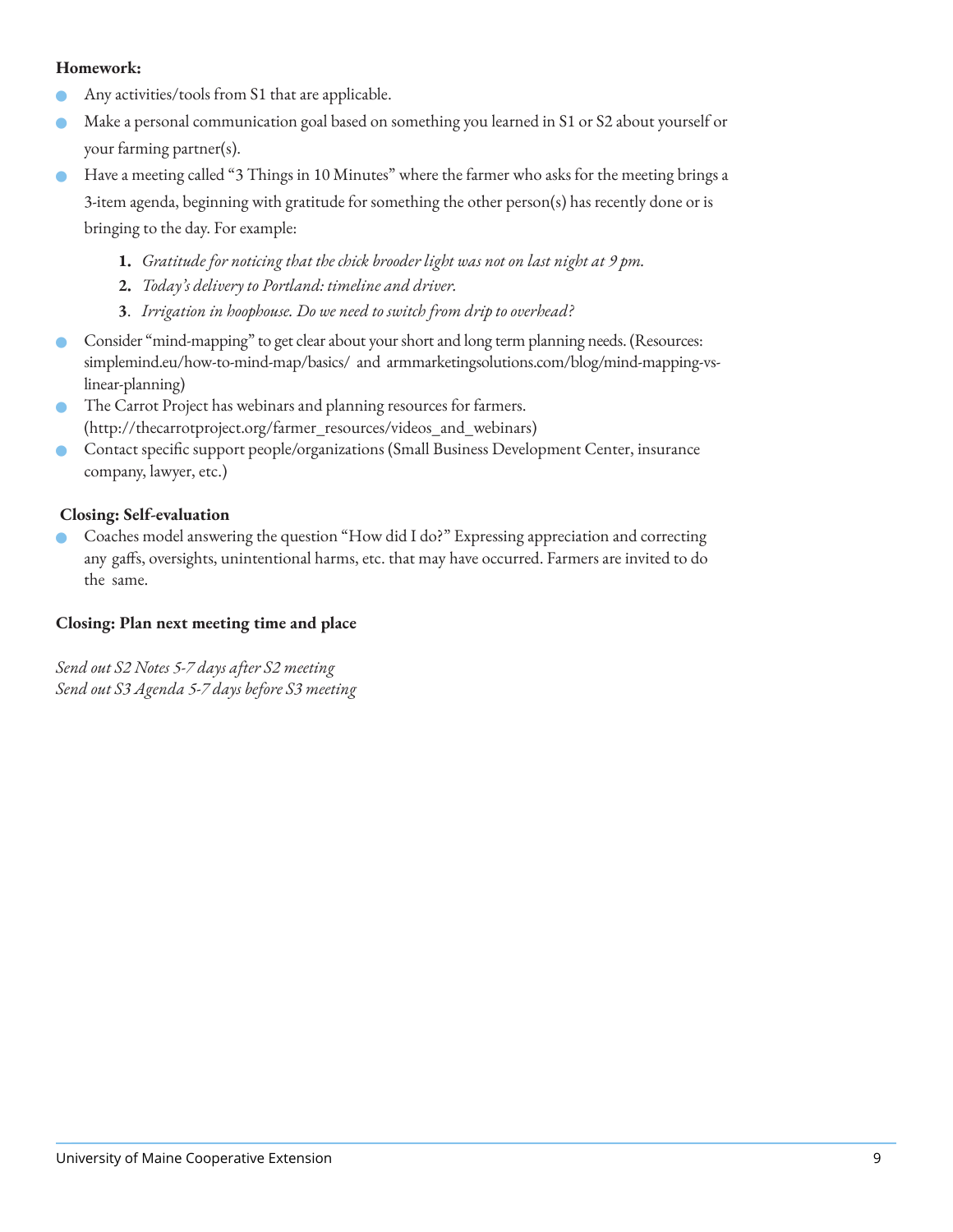### **SESSION 3 (S3): Harvesting**

#### **Goal of S3 — Highly individual based on specific goals and needs of Communication Plan.**

**Activities selected if appropriate.** 

**Group check-in**

**Review Homework from S2**

#### **Activity: Roles and Responsibilities**

- What jobs does each person do?
- How does staff know who to go to for what? Where/how is this communicated? (Employee manual, orientation, Standard Operating Procedures (SOPs))
- Which jobs are wonderful? Which ones are slogs?
- How to minimize slogs and plan for more wonderful?
- Which do you like to do alone? Together?
- n Are there seasonal shifts (ie: from transplanting & planting to harvest)? How do these change/impact daily and seasonal schedules?

**Activity: Identify and/or develop a few SOPs** (e.g. hiring, farm stand management, cleanliness, vegetable processing, crew meetings, microgreen production)

**Activity: A ranking tool to assess and evaluate opportunities/choices/changes** 

**Activity: Plan a Team Building Meeting for/with farm crew**

- What are the goals of the meeting?
- Have each crew member do a SWOC and share with group?
- Plan for crew meetings through the busy season.
- Do crew members need role clarification?
- Does a particular area of the farm need a whole crew troubleshooting session?
- Are there policies that need refining, discussion, development?
- Does the crew need help with disagreements, grievances?
- n Craft an agenda and materials list based on the findings from the above questions.
- n SOP article from North Carolina State Extension:https://ncfreshproducesafety.ces.ncsu.edu/ ncfreshproducesafety-gaps-standard-operating-procedures/

#### **Activity: Craft a Communication Plan.** (This may be saved for S4 or done at S3 with an amount of time for implementation prior to S4)

A Communication Plan might serve the farm team in:

- Prioritizing tasks
- n Making financial decisions
- Managing staff
- Planning off-farm work
- Planning for childcare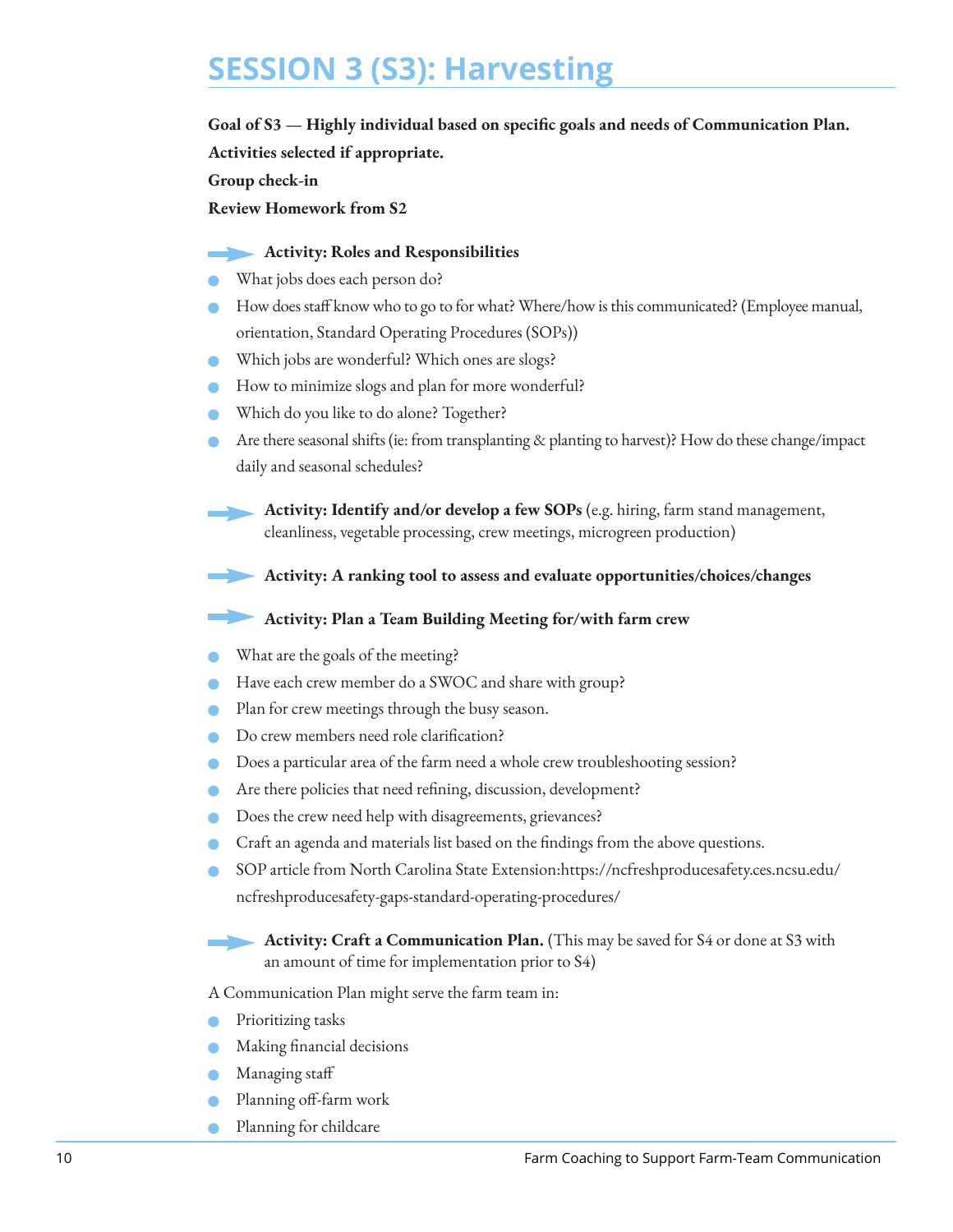#### **Brainstorm the following parts of a Communication Plan:**

- n What (meetings for prioritizing, meetings with financial focus, staff/management meetings, personal needs like fitness, reading, family time, etc.)
- Where (on-farm, over dinner out, etc.)
- Who (Managers? Family? Crew?)
- n When (Daily, weekly, monthly, annually)
- How (Email reminders? Farm calendar as a communication tool?)

#### **Homework:**

- Any from S1 and/or S2 that are applicable
- Write up a division of labor SOP for staff so everyone knows:
	- <sup>n</sup> Their job description, expectations and "chain of command"
	- Which manager/farmer is responsible for which tasks
	- How to communicate about that subject (email, text, in person, etc.)
- n Contact specific support people/organizations (Small Business Development Center, Insurance company, lawyer, etc.)

#### **Closing: Self-evaluation**

n Coaches model answering the question "How did I do?" Expressing appreciation and correcting any gaffs, oversights, unintentional harms, etc., that may have occurred. Farmers are invited to do the same.

#### **Closing: Plan next meeting time and place**

*Send out S3 Notes 5-7 days after S3 meeting Send out S4 Agenda 5-7 days before S4 meeting*

Example of a weekly plan of contact, meetings, farm needs, work schedules:

|                        | <b>MON</b>                  | <b>TUE</b>                 | <b>WED</b> | <b>THU</b>                     | <b>FRI</b>             | <b>SAT</b>              | <b>SUN</b>                                                   |  |
|------------------------|-----------------------------|----------------------------|------------|--------------------------------|------------------------|-------------------------|--------------------------------------------------------------|--|
| Person A               | Work                        | On Farm                    | Work       | Work                           | Work                   |                         |                                                              |  |
| Person B               | Work at Flower<br>Operation |                            | Harvest    | Work at<br>Flower<br>Operation | On.<br>Farm<br>Harvest |                         |                                                              |  |
| Person C               |                             | Fitness<br>Class           | Day        | Fitness<br>Class               | Day                    | Farmers'<br>Market      |                                                              |  |
| Person D               |                             | Preschool<br>with<br>child |            |                                |                        |                         |                                                              |  |
|                        | 15-minute Farm Meeting      |                            |            |                                |                        |                         |                                                              |  |
| Farm<br>Needs-<br>Farm |                             | <b>CSA</b><br>Newsletter   |            |                                |                        | Financials<br>Pay Bills | Day Off?<br><b>Big Project</b><br>Day?<br>Evening<br>Dinner? |  |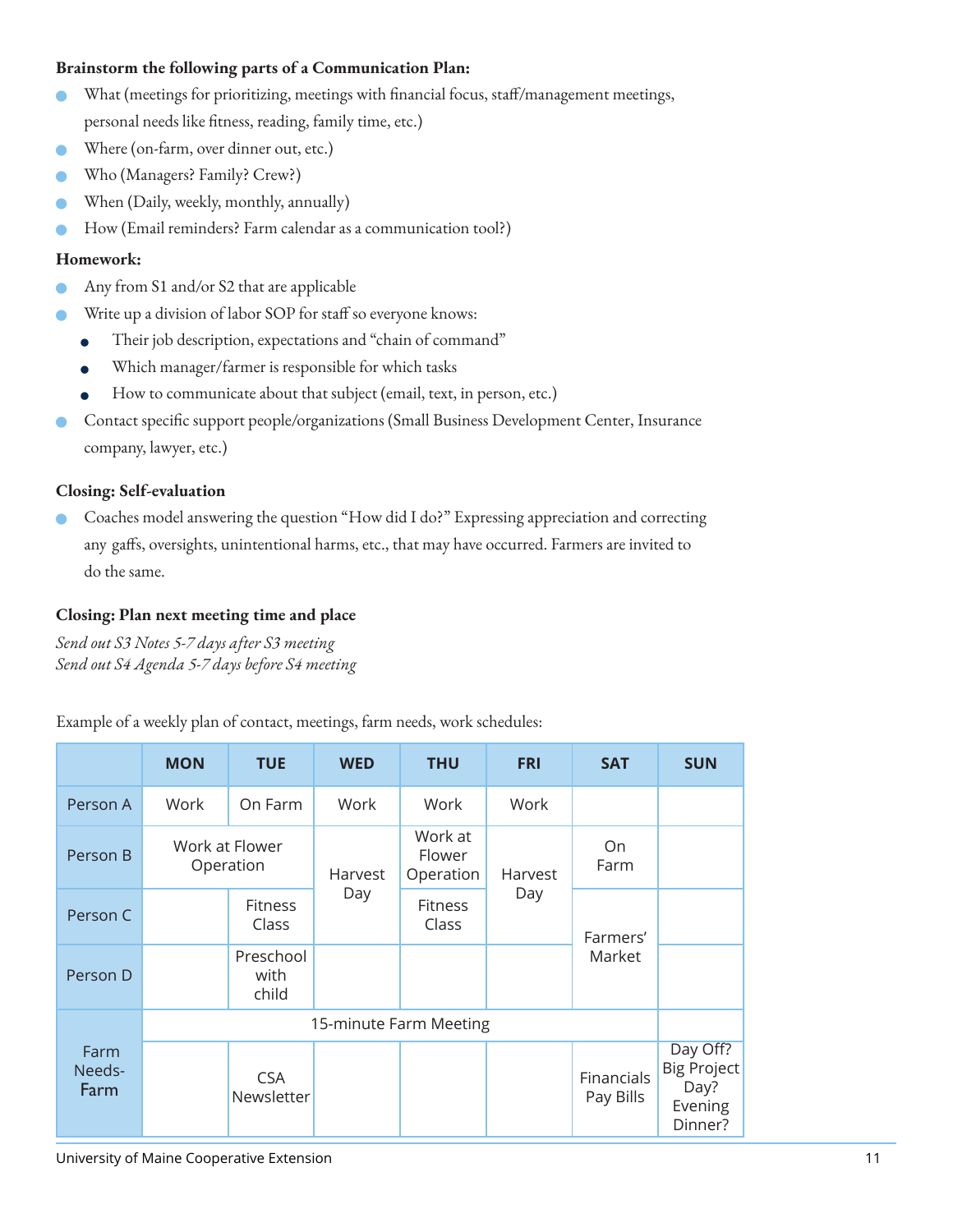# **SESSION 4 (S4): Washing, Packing, Marketing**

#### **Goal of S4 — Finalize planning, review of coaching to present, individualize as needed.**

#### **Group check-in**

**Review Homework from S3**

**Activity: Craft a Holistic Goal** (see handout: atinadiffley.com/wp-content/uploads/Create-Your-Holistic-Goal-1.pdf)

- **Activity: Craft a Communication Plan** (If not completed at S3)
	- **Activity: Appreciation and feedback** (see handout at https://docs.google.com/document/d1Aduesq1mT6S60fJzG5jrOYdN9C38Q

ex0JES9ex3DGKY/edit) and University of Maine Cooperative Extension bulletin #4801, Why "Thank You" Matters Expressing Appreciation Toward Partners and Family Members Farming Together" extension.umaine.edu/publications/4801e/

- n What are three talents or skills that your spouse/partner (or your parent, child) contributes to the farm, family, and community that you really appreciate?
- What is the best part of your day?
- n In what ways do others help you on the farm?
- How can you acknowledge your appreciation for the work and talents of your spouse/partner (or your parent, child, farm)?
- n "I messages." For example, "I appreciated when you did \_\_\_\_\_\_\_\_\_. It matters to me because\_\_\_\_\_\_\_."
- What methods and timing is used?
- Annual evaluation with staff?
- As needed feedback to address problems/challenges?

#### **Activity: Non-violent Communication Introduction**

- n Observation, Feeling, Need, Request
	- See "Feelings Handout" at https://www.cnvc.org/training/resource/feelings-inventory

#### **Activity: S4 SWOC (Strengths, Weaknesses, Opportunities and Challenges)**

- n Revisit the S1 SWOC that was created, and the areas the farmer(s) decided to focus on
- n Coaches acknowledge what they see for S (strengths) of the farmers as a unit, the skills that were learned, and the work that was done. Farmers contribute to this section as well.
- Pay little attention (if at all) to the W (weaknesses) section.
- n Fill in new collective OC (opportunities and challenges) in response to the question, "After seeing your first SWOC, and experiencing the previous three sessions and all the time in between, what opportunities and challenges do you see moving forward?"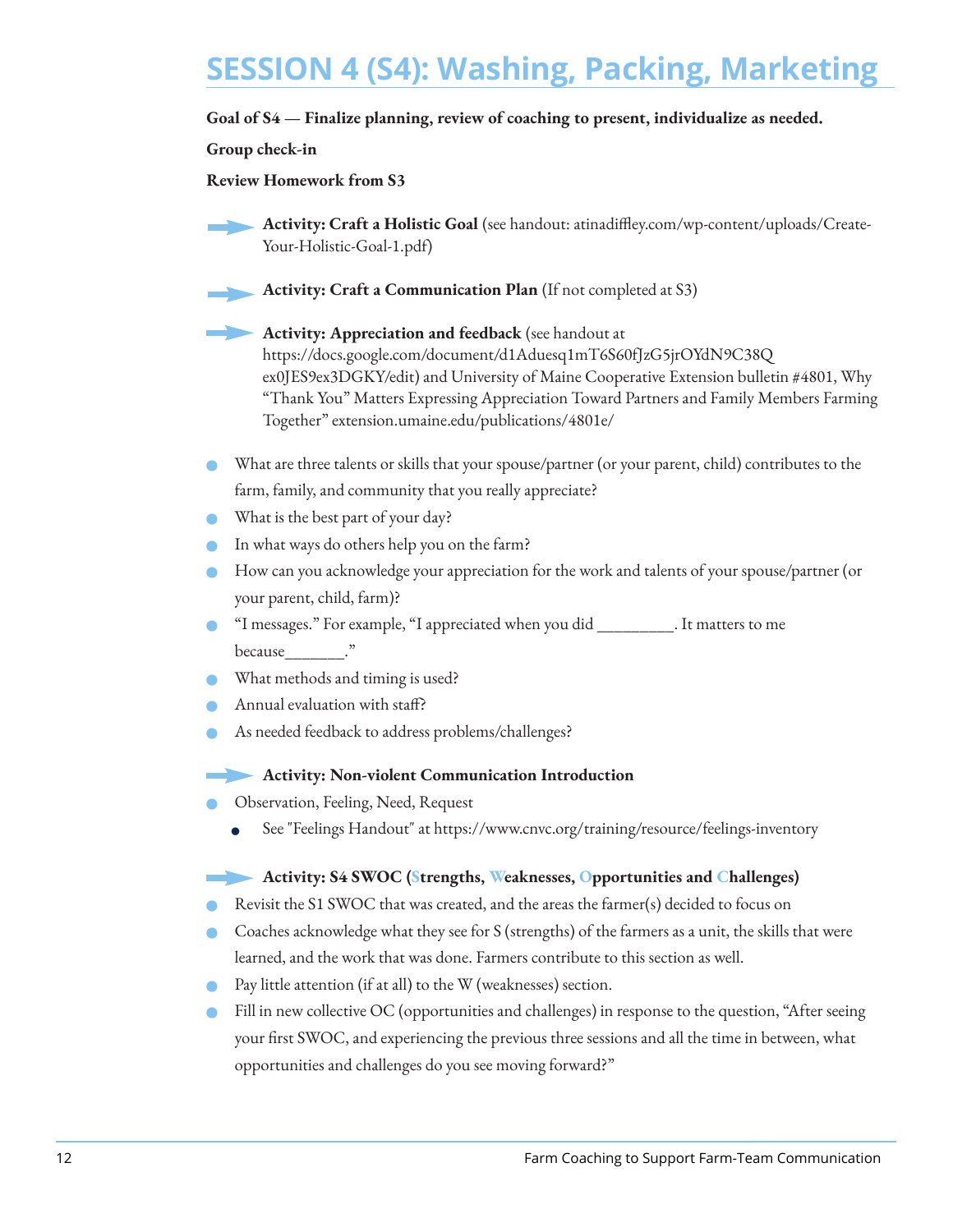- Discuss
- <sup>n</sup> Offer reflection on DISC or Leadership Compass or other inventory and how these might relate to WHO does what as related to challenges.
- n Discussion of supports that are needed moving forward. Who can the farmers call if external help would be useful?

**Closing:** Reflect on sessions, coaching experience, appreciations for self, other, coaches, farmers.

*Send out S4 Notes 5-7 days after S4. Follow up evaluation by phone or email or left with farmer at session.*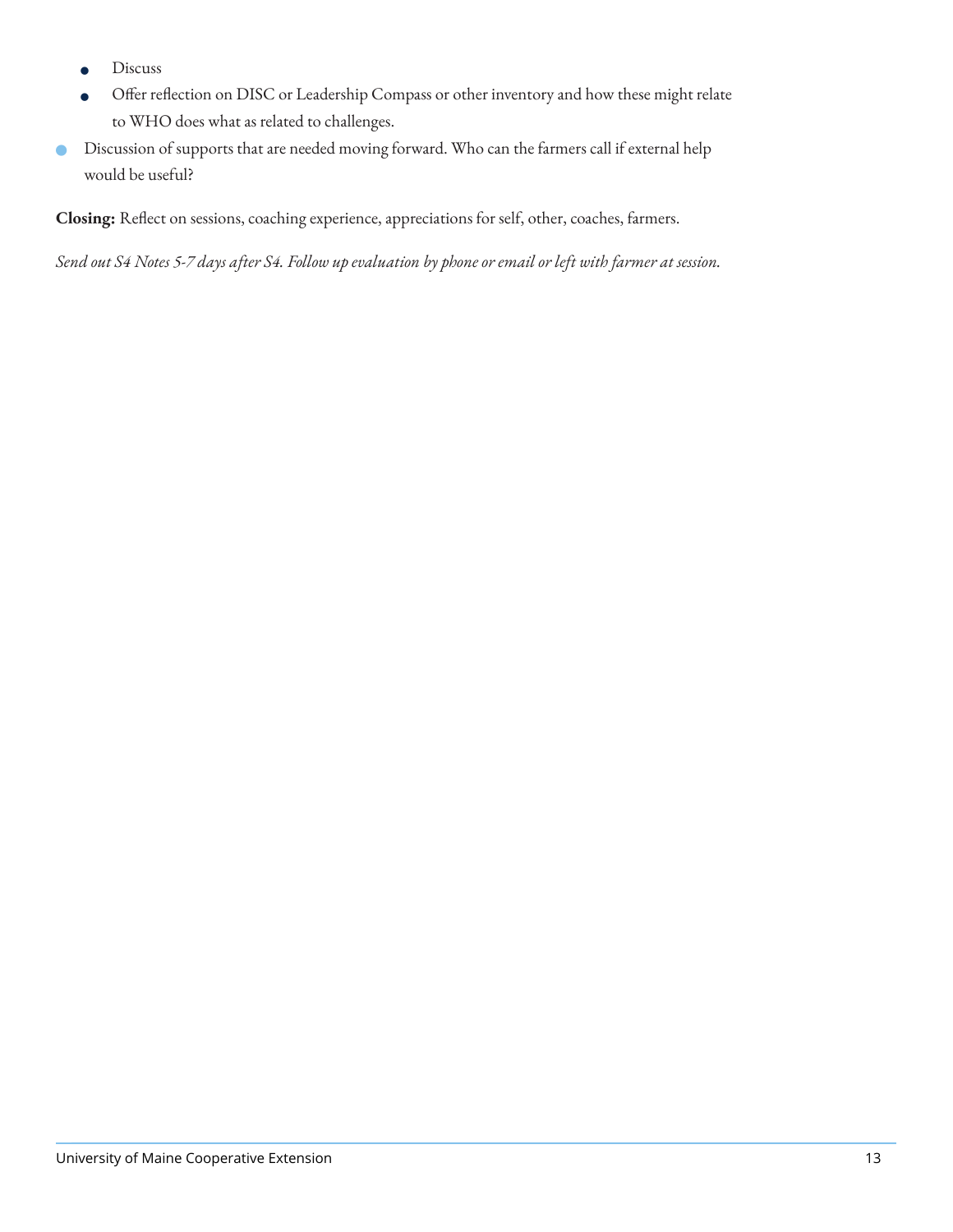### **APPENDIX — Sample Session Agendas**

### **Session 2 Agenda**

Family X Date, Time

#### **Goals for Session:**

1) Discuss traits and how to apply what's been learned 2) Introduce needs activity and application 3) Brainstorm for Communication Plan

5 min – Check in, agenda review

25 minutes – **Homework Review** Traits (from DISC or other inventory) May we have an update on the DISC? What are your types? How are feeling about it as a tool for you? What concrete ideas/tools did you walk away with or feel you still need?

5 minutes – optional review: Thoughts on Paper exercise

30 minutes – **Needs Activity**  Identify needs Identify patterns of weaknesses and challenges How to make opportunities and/or change behaviors to address these needs healthfully

#### 30 minutes – **Brainstorming**

Communication Plan for Farmer 1 and Farmer 2; Communication Plan for staff? Some possible questions:

- Scaling to meet potential
- Role defining?
- Troubleshoot a particular area of the farm?
- Develop any policies?
- What to do when there are disagreements?
- What activities/tools do we want to do with the team?
- Craft agenda and communication strategy

10 minutes - **Homework Ideas:** Continue list of what to put in Communication Plan, Complete Who Does What Handout, Read Scaling Up article; draft a flowchart or work plan for the year

15 minutes – **Reflection** & schedule next session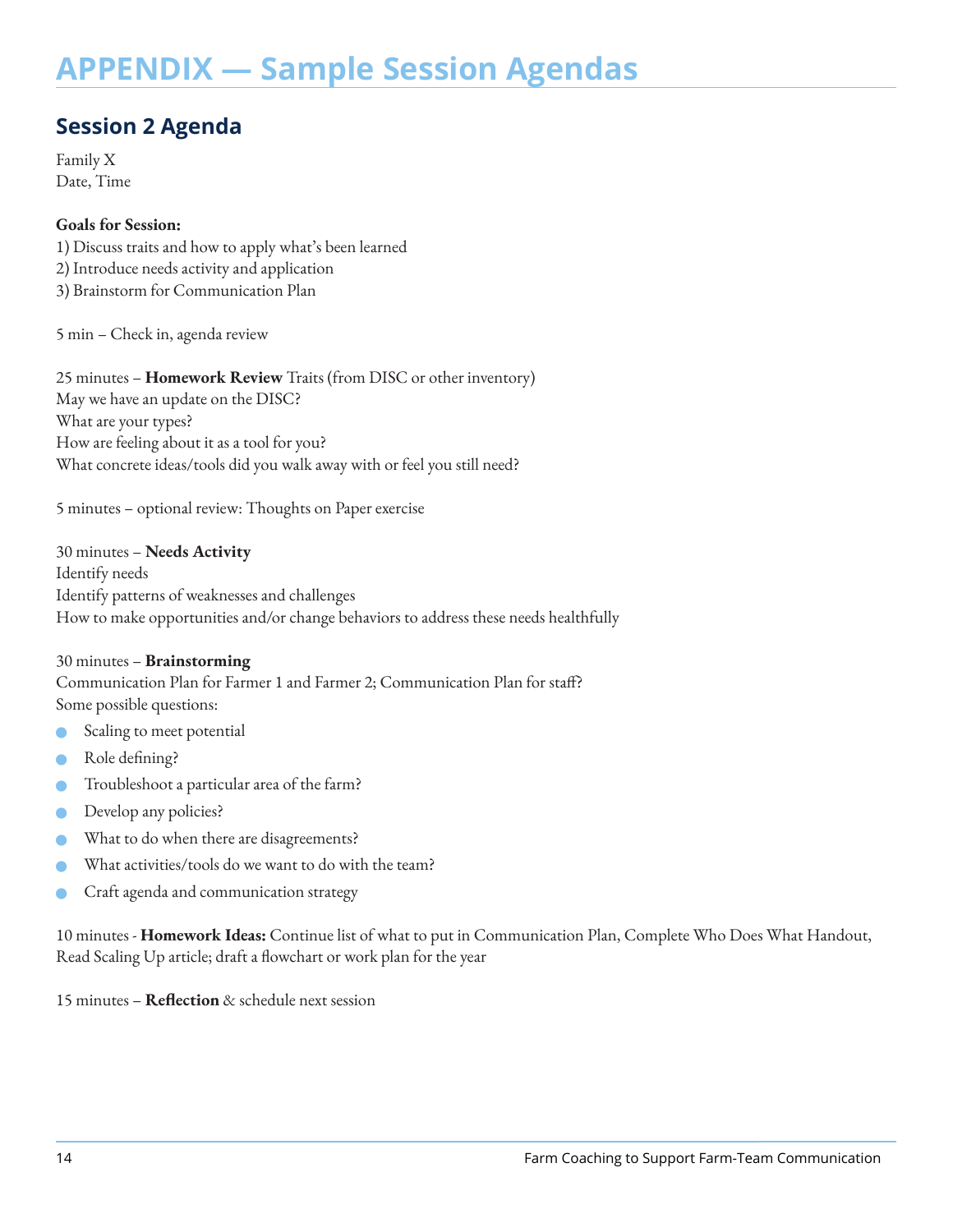### **Session 3 Agenda**

Family X Date, Time

#### **Goals for Session**

1) Make a draft Communication Plan for the season

2) Practice Appreciation

3) How to raise concerns

5 min – Check in, agenda review

10 min – **Homework Review** - Progress on making a flowchart, or work plan for the year; feedback from Scaling Up article; review list for Communication Plan

40 min – **Communication Plan is Built in this session**: Clarifies the who, what, where, when and how for essential times needing communication to support farm and family. Revisit multiple times during session.

20 minutes – **Roles and responsibilities exercise for Draft Communication Plan** Identify 3-5 roles you love/3 roles/responsibilities that are "slogs" – Handout "Are your responsibilities in alignment with the roles/jobs on the farm you have?" "How can you adjust the roles and responsibilities to reflect each of your needs and values?" "What needs to be said? What needs to be agreed upon?"

20 minutes – **Plan Update**

Explore any changes to the plan as a result of this activity. Are there particular responsibilities and times to clarify expectations/needs or methods for communication? How and when do you tell your team who to ask for what? How and to whom and when do you articulate the standards and expectations for the parts where you have a responsibility?

#### 20 minutes – **Appreciation Activity**

Giving feedback: appreciation, coaching, evaluation - Handout Discussion about feedback, skills and comfort with types of feedback What methods and timing of feedback is/will be helpful for farm? Appreciation Feedback practice see University of Maine Cooperative Extension bulletin, #4801 Why "Thank You" Matters: Expressing Appreciation https://extension.umaine.edu/publications/4801e/ I-statements for feedback, see University of Maine Cooperative Extension bulletin, #6103 Effective Communication https://extension.umaine.edu/publications/6103e/

15 minutes – **Plan Update** – Any changes to the plan as a result of this activity? How do you use feedback in the communication plan for each other and for your team? What methods? Could plan include how/when to communicate these expectations to staff?

15 minutes – **Raising Concerns** How to raise concerns. What to do when disagreement/or needing time to respond as part of the plan? What to clarify between each other and also with staff? A look at personal conflict styles. What helps? Add to Communication Plans for specific times when these moments arise?

10 minutes – **Homework Ideas:** Refine Communication Plan and add self-care items, articulate the standards and expectations – create a staff manual (policies and expectations) For Notebook: Roles/ responsibilities/ I-statements / Feedback handouts

10 minutes – **Reflection** & schedule next session. Session 4, discuss expectations and wishes.